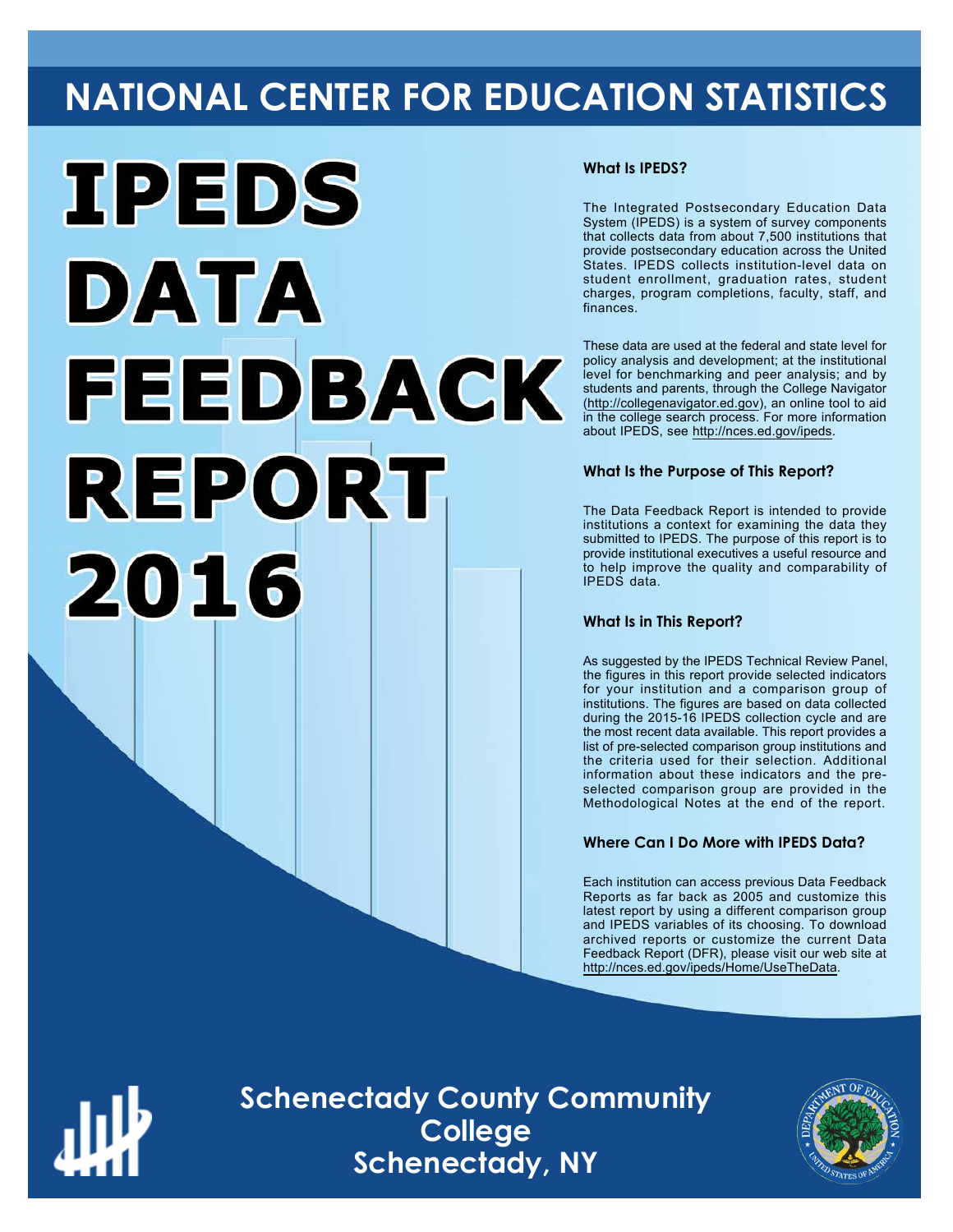## **COMPARISON GROUP**

Comparison group data are included to provide a context for interpreting your institution's statistics. If your institution did not define a custom comparison group for this report by July 17, NCES selected a comparison group for you. (In this case, the characteristics used to define the comparison group appears below.) The Customize Data Feedback Report functionality on the IPEDS Data Center [\(http://nces.ed.gov/ipeds/datacenter/\)](http://nces.ed.gov/ipeds/datacenter/) can be used to reproduce the figures in this report using different peer groups.

The custom comparison group chosen by Schenectady County Community College includes the following 6 institutions:

Adirondack Community College (Queensbury, NY)

- Cayuga County Community College (Auburn, NY)
- Fulton-Montgomery Community College (Johnstown, NY)
- Hudson Valley Community College (Troy, NY)
- Mohawk Valley Community College (Utica, NY)
- Ulster County Community College (Stone Ridge, NY)

#### **The figures in this report have been organized and ordered into the following topic areas:**

| 1) Admissions (only for non-open-admissions schools) | [No charts applicable] |             |
|------------------------------------------------------|------------------------|-------------|
| 2) Student Enrollment                                | Fig. 1 and 2           | Pg. 3       |
| 3) Awards                                            | Fig. 3                 | Pg. 3       |
| 4) Charges and Net Price                             | Fig. 4 and $5$         | Pg. 4       |
| 5) Student Financial Aid                             | Fig. 6, 7, 8 and 9     | Pg. 4 and 5 |
| 6) Military Benefits*                                | [No charts applicable] |             |
| 7) Retention and Graduation Rates                    | Fig. 10, 11, 12 and 13 | Pg. 5 and 6 |
| 8) Finance                                           | Fig. 14 and 15         | Pg. 6 and 7 |
| 9) Staff                                             | Fig. 16 and 17         | Pg. 7       |
| 10) Libraries*                                       | [No charts applicable] |             |

\*These figures only appear in customized Data Feedback Reports (DFR), which are available through Use the Data portal on the IPEDS website.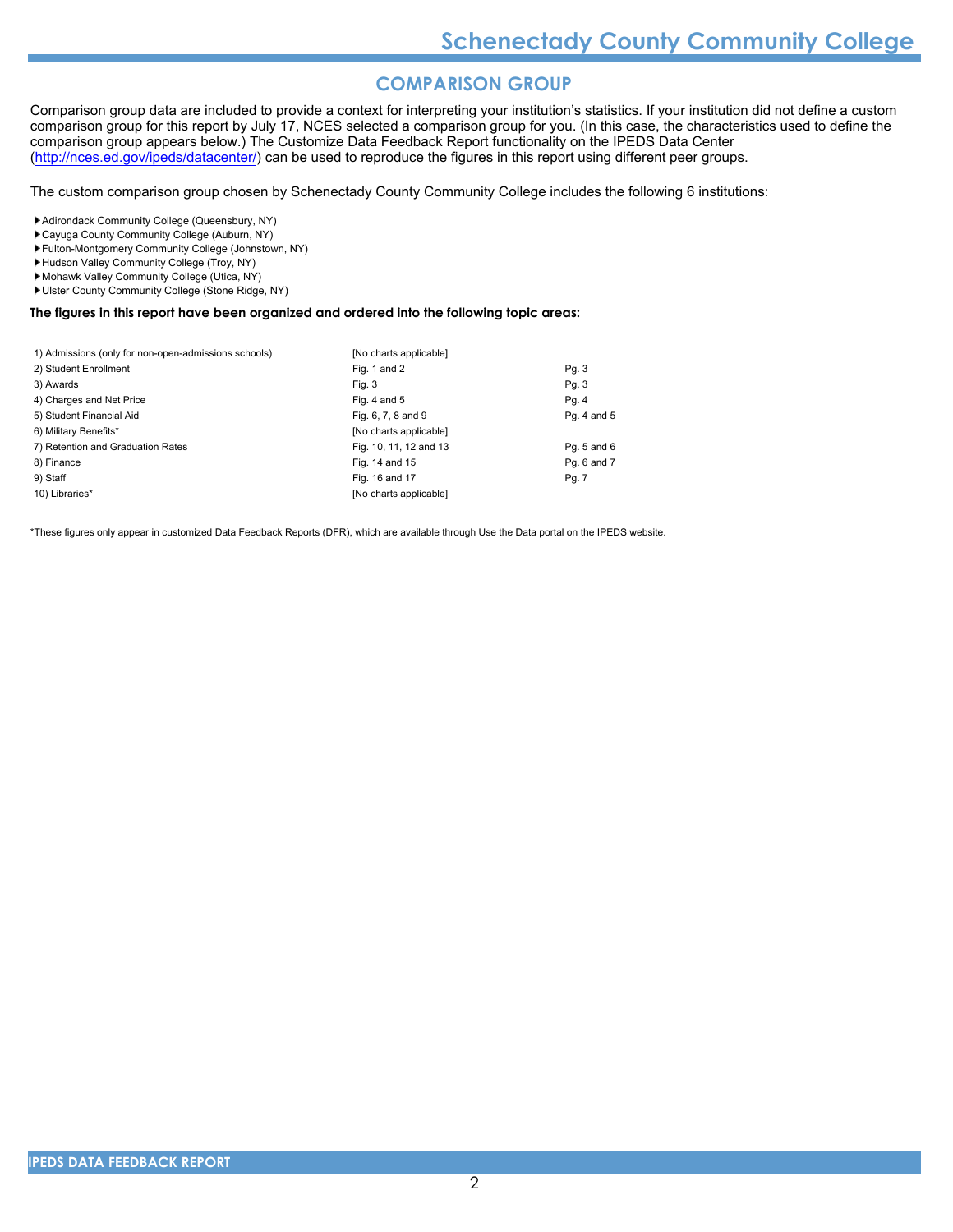



NOTE: For more information about disaggregation of data by race and ethnicity, see the Methodological Notes. Median values for the comparison group will not add to 100%. See "Use of Median Values for Comparison Group" for how median values are determined. N is the number of institutions in the comparison group. SOURCE: U.S. Department of Education, National Center for Education Statistics, Integrated Postsecondary Education Data System (IPEDS): Spring 2015, Fall Enrollment component.

#### **Figure 2. Unduplicated 12-month headcount (2014-15), total FTE enrollment (2014-15), and full- and part-time fall enrollment (Fall 2015)**

#### **Figure 3. Number of subbaccalaureate degrees and certificates awarded, by level: 2014-15**



NOTE: For details on calculating full-time equivalent (FTE) enrollment, see Calculating FTE in the Methodological Notes. N is the number of institutions in the comparison group. SOURCE: U.S. Department of Education, National Center for Education Statistics, Integrated Postsecondary Education Data System (IPEDS): Fall 2015, 12-month Enrollment component and Spring 2016, Fall Enrollment component.



**Your institution** Comparison Group Median (N=6)

NOTE: N is the number of institutions in the comparison group.

SOURCE: U.S. Department of Education, National Center for Education Statistics, Integrated Postsecondary Education Data System (IPEDS): Fall 2015, Completions component.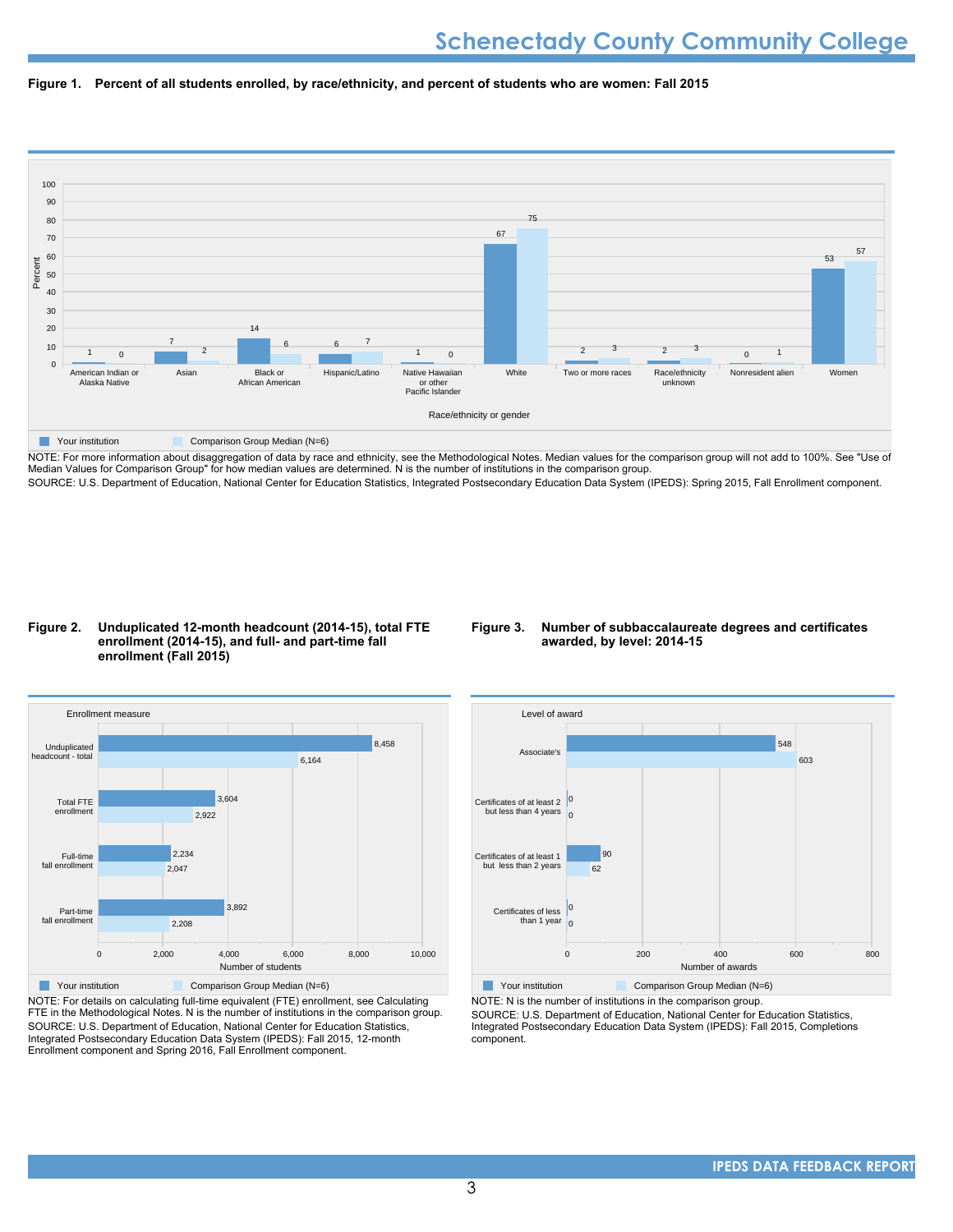# **Schenectady County Community College**

**Figure 4. Academic year tuition and required fees for full-time, first-time degree/certificate-seeking undergraduates: 2012-13 to 2015-16**



NOTE: The tuition and required fees shown here are the lowest reported from the categories of in-district, in-state, and out-of-state. N is the number of institutions in the comparison group.

SOURCE: U.S. Department of Education, National Center for Education Statistics, Integrated Postsecondary Education Data System (IPEDS): Fall 2015, Institutional Characteristics component.

#### **Figure 5. Average net price of attendance for full-time, first-time degree/certificate-seeking undergraduate students, who were awarded grant or scholarship aid: 2012-13 to 2014- 15**



NOTE: Average net price is for full-time, first-time degree/certificate-seeking undergraduate students and is generated by subtracting the average amount of federal, state/local government, and institutional grant and scholarship awarded aid from the total cost of attendance. Total cost of attendance is the sum of published tuition and required fees, books and supplies, and the average room and board and other expenses. For details, see the Methodological Notes. N is the number of institutions in the comparison group.

SOURCE: U.S. Department of Education, National Center for Education Statistics, Integrated Postsecondary Education Data System (IPEDS): Fall 2015, Institutional Characteristics component; Winter 2015-16, Student Financial Aid component.

#### **Figure 6. Percent of full-time, first-time degree/certificate-seeking undergraduate students who were awarded grant or scholarship aid from the federal government, state/local government, or the institution, or loans, by type of aid: 2014-15**



NOTE: Any grant aid above includes grant or scholarship aid awarded from the federal government, state/local government, or the institution. Federal grants includes Pell grants and other federal grants. Any loans includes federal loans and other loans awarded to students. For details on how students are counted for financial aid reporting, see Cohort Determination in the Methodological Notes. N is the number of institutions in the comparison group.

SOURCE: U.S. Department of Education, National Center for Education Statistics, Integrated Postsecondary Education Data System (IPEDS): Winter 2015-16, Student Financial Aid component.

#### **Figure 7. Average amounts of grant or scholarship aid from the federal government, state/local government, or the institution, or loans awarded to full-time, first-time degree/certificate-seeking undergraduate students, by type of aid: 2014-15**



Your institution **Comparison Group Median** 

NOTE: Any grant aid above includes grant or scholarship aid awarded from the federal government, state/local government, or the institution. Federal grants includes Pell grants and other federal grants. Any loans includes federal loans and other loans awarded to students. Average amounts of aid were calculated by dividing the total aid awarded by the total number of recipients in each institution. N is the number of institutions in the comparison group.

SOURCE: U.S. Department of Education, National Center for Education Statistics, Integrated Postsecondary Education Data System (IPEDS): Winter 2015-16, Student Financial Aid component.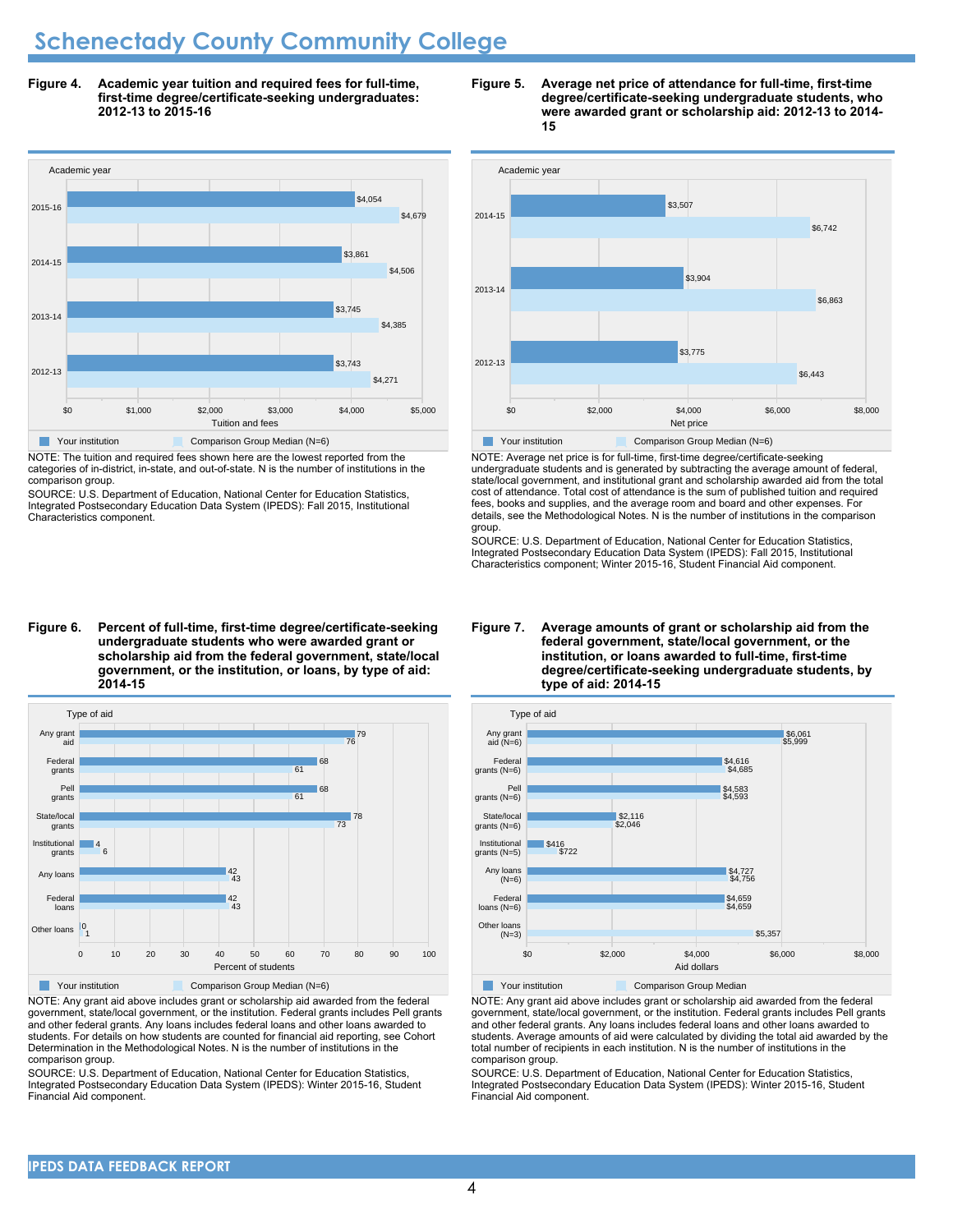# **Schenectady County Community College**

**Figure 8. Percent of all undergraduates awarded aid, by type of aid: 2014-15**

**Figure 9. Average amount of aid awarded to all undergraduates, by type of aid: 2014-15**



NOTE: Any grant aid above includes grant or scholarship aid awarded from the federal government, state/local government, the institution, or other sources. Federal loans includes only federal loans awarded to students. N is the number of institutions in the comparison group.

SOURCE: U.S. Department of Education, National Center for Education Statistics, Integrated Postsecondary Education Data System (IPEDS): Winter 2015-16, Student Financial Aid component.



NOTE: Any grant aid above includes grant or scholarship aid from the federal government, state/local government, the institution, or other sources. Federal loans includes federal loans to students. Average amounts of aid were calculated by dividing the total aid awarded by the total number of recipients in each institution. N is the number of institutions in the comparison group.

SOURCE: U.S. Department of Education, National Center for Education Statistics, Integrated Postsecondary Education Data System (IPEDS): Winter 2015-16, Student Financial Aid component.

#### **Figure 10. Retention rates of full-time, first time degree/certificate seeking students (Fall 2014 cohort)**



NOTE: Retention rates are measured from the fall of first enrollment to the following fall. Academic reporting institutions report retention data as of the institution's official fall reporting date or as of October 15, 2014. Program reporters determine the cohort with enrollment any time between August 1-October 31, 2014 and retention based on August 1, 2015. For more details, see the Methodological Notes. N is the number of institutions in the comparison group.

SOURCE: U.S. Department of Education, National Center for Education Statistics, Integrated Postsecondary Education Data System (IPEDS): Spring 2015, Fall Enrollment component.

#### **Figure 11. Graduation and transfer-out rates of full-time, first-time degree/certificate-seeking undergraduates within 150% of normal time to program completion (2012 cohort)**



NOTE: Graduation rate cohort includes all full-time, first-time degree/certificate-seeking undergraduate students. Graduation and transfer-out rates are the Student Right-to-Know rates. Only institutions with mission to prepare students to transfer are required to report transfer out. For more details, see the Methodological Notes. N is the number of institutions in the comparison group.

SOURCE: U.S. Department of Education, National Center for Education Statistics, Integrated Postsecondary Education Data System (IPEDS): Winter 2015-16, Graduation Rates component.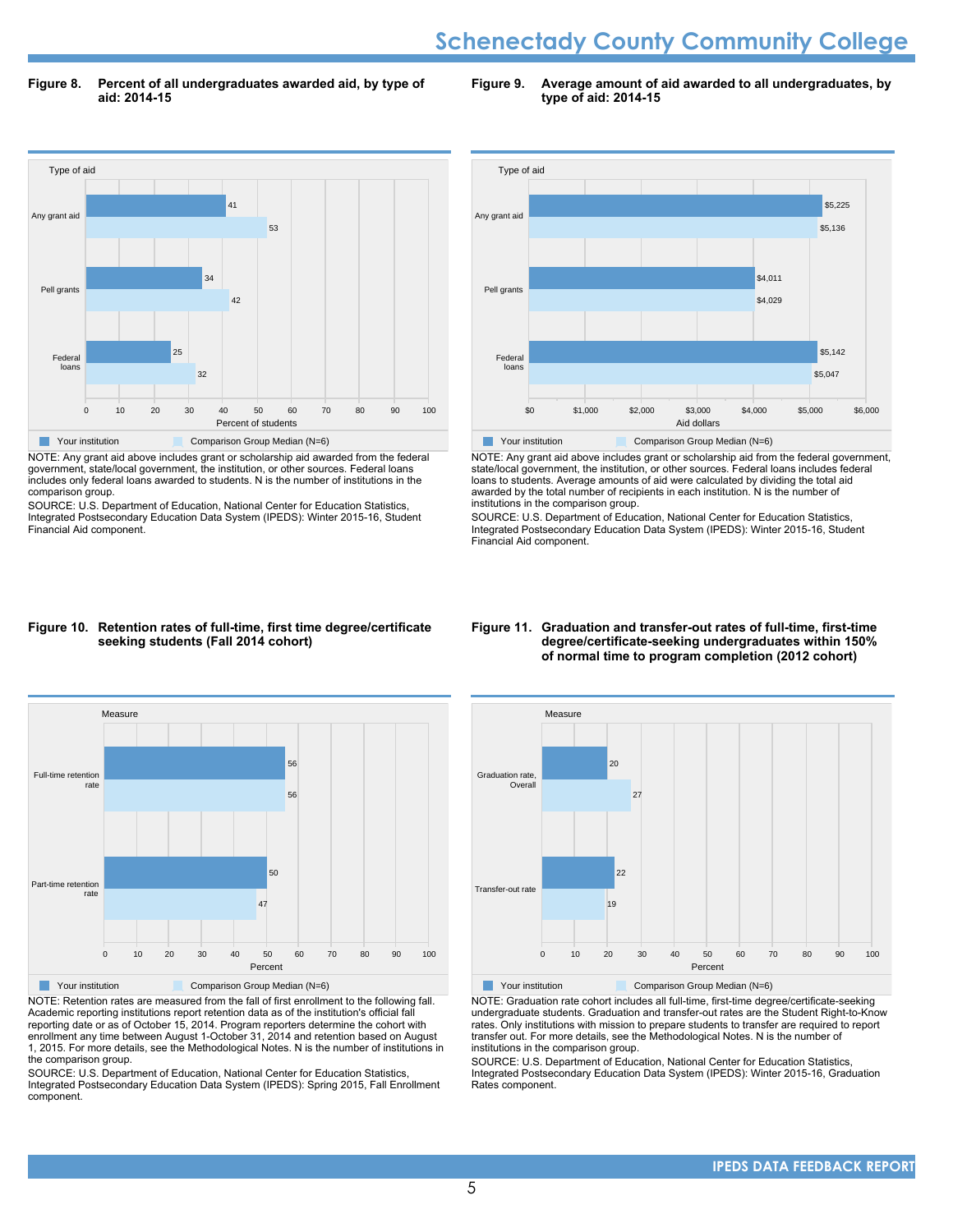**Figure 12. Graduation rates of full-time, first-time degree/certificate-seeking undergraduates within 150% of normal time to program completion, by race/ethnicity: 2012 cohort**



NOTE: For more information about disaggregation of data by race and ethnicity, see the Methodological Notes. The graduation rates are the Student Right-to-Know (SRK) rates. Median values for the comparison group will not add to 100%. N is the number of institutions in the comparison group.

SOURCE: U.S. Department of Education, National Center for Education Statistics, Integrated Postsecondary Education Data System (IPEDS): Winter 2015-16, Graduation Rates component.

**Figure 13. Graduation rates of full-time, first-time degree/ certificate-seeking undergraduates within normal time, and 150% and 200% of normal time to completion: 2011 cohort**



NOTE: The 150% graduation rate is the Student Right-to-Know (SRK) rates; the Normal time and 200% rates are calculated using the same methodology. For details, see the Methodological Notes. N is the number of institutions in the comparison group. SOURCE: U.S. Department of Education, National Center for Education Statistics, Integrated Postsecondary Education Data System (IPEDS): Winter 2015-16, 200% Graduation Rates component.

#### **Figure 14. Percent distribution of core revenues, by source: Fiscal year 2015**



Your institution **Comparison Group Median (N=6)** 

NOTE: The comparison group median is based on those members of the comparison group that report finance data using the same accounting standards as the comparison institution. For a detailed definition of core revenues, see the Methodological Notes. N is the number of institutions in the comparison group.

SOURCE: U.S. Department of Education, National Center for Education Statistics, Integrated Postsecondary Education Data System (IPEDS): Spring 2015, Finance component.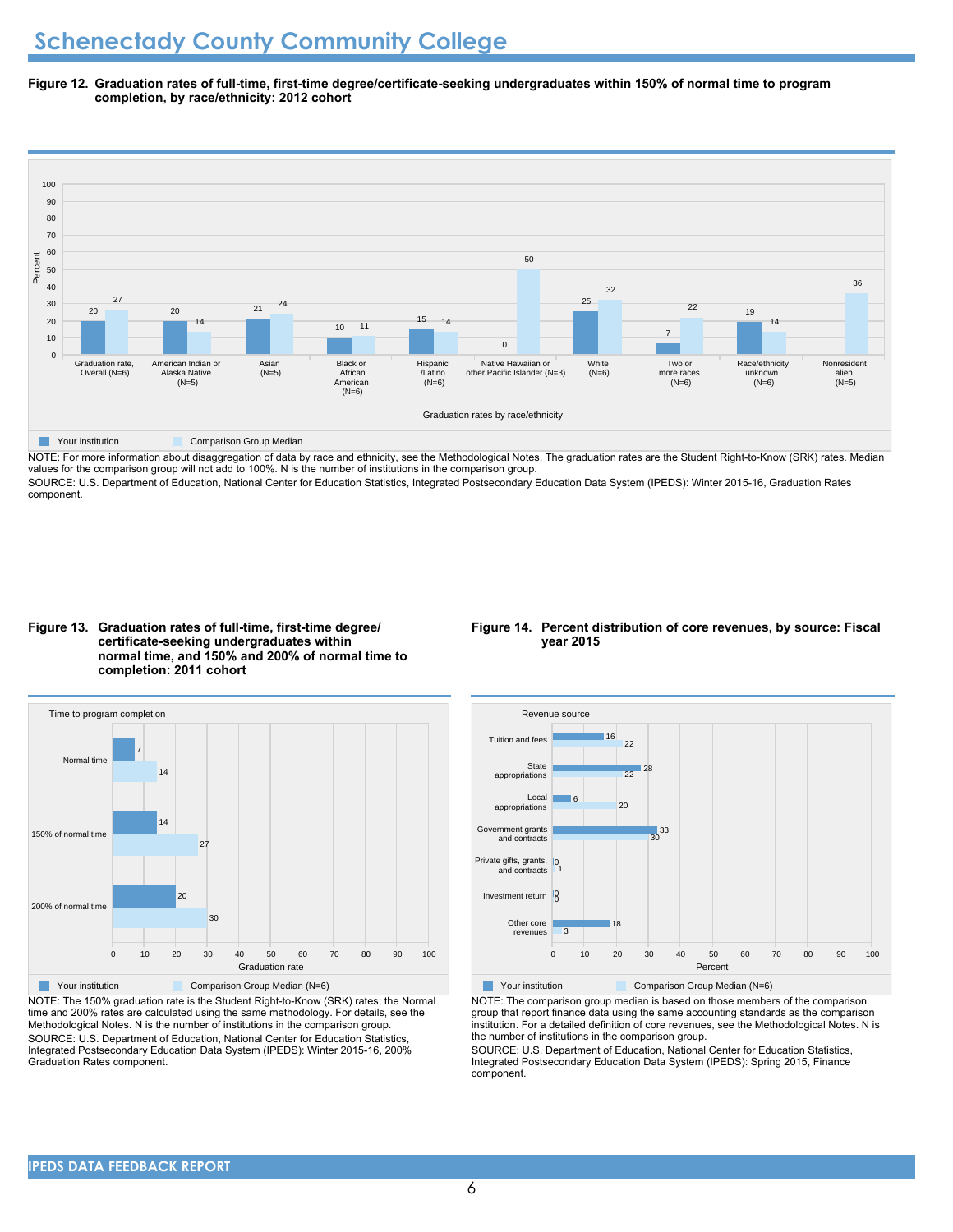# **Schenectady County Community College**

**Figure 15. Core expenses per FTE enrollment, by function: Fiscal year 2015**

**Figure 16. Full-time equivalent staff, by occupational category: Fall 2015**



NOTE: Expenses per full-time equivalent (FTE) enrollment, particularly instruction, may be inflated because finance data includes all core expenses while FTE reflects credit activity only. For details on calculating FTE enrollment and a detailed definition of core expenses, see the Methodological Notes. N is the number of institutions in the comparison group. SOURCE: U.S. Department of Education, National Center for Education Statistics, Integrated Postsecondary Education Data System (IPEDS): Fall 2015, 12-month Enrollment component and Spring 2015, Finance component.

#### **Figure 17. Average salaries of full-time instructional non-medical staff equated to 9-month contracts, by academic rank: Academic year 2015-16**



NOTE: Average salaries of full-time instructional non-medical staff equated to 9-month contracts was calculated by multiplying the average monthly salary by 9. The average monthly salary was calculated by dividing the total salary outlays by the total number of months covered by staff on 9, 10, 11 and 12-month contracts. Medians are not reported for comparison groups with less than three values.

SOURCE: U.S. Department of Education, National Center for Education Statistics, Integrated Postsecondary Education Data System (IPEDS): Spring 2015, Human Resources component.



NOTE: Graduate assistants are not included. For calculation details, see the Methodological Notes. N is the number of institutions in the comparison group. SOURCE: U.S. Department of Education, National Center for Education Statistics, Integrated Postsecondary Education Data System (IPEDS): Spring 2015, Human Resources component.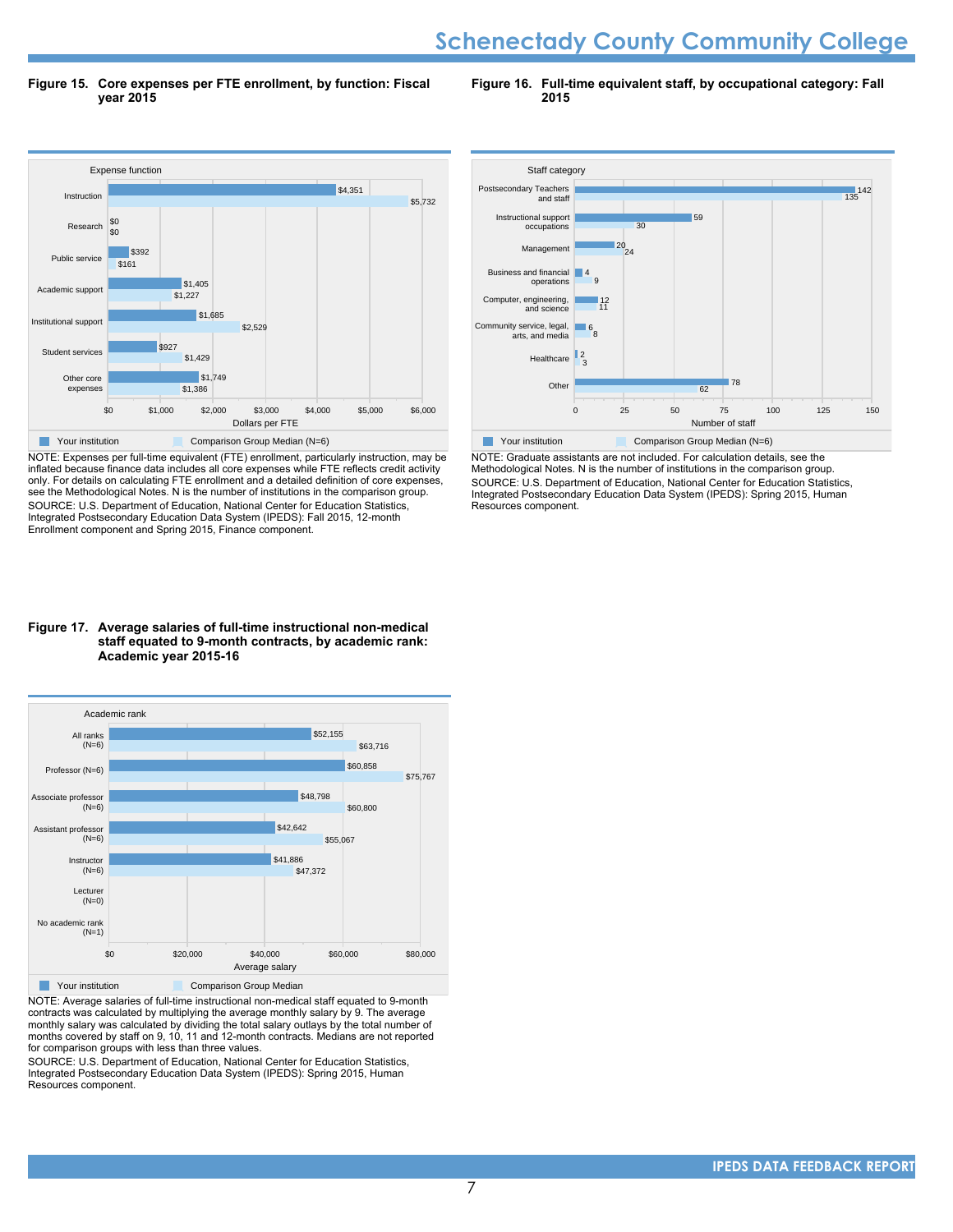# **METHODOLOGICAL NOTES**

#### **Overview**

This report is based on data supplied by institutions to IPEDS during the 2015-16 data collection year. Response rates exceeded 99% for most surveys. Detailed response tables are included in IPEDS First Look reports at [http://nces.ed.gov/pubsearch/getpubcats.asp?sid=010.](http://nces.ed.gov/pubsearch/getpubcats.asp?sid=010)

#### **Use of Median Values for Comparison Group**

The value for the comparison institution is compared to the median value for the comparison group for each statistic included in the figure. If more than one statistic is presented in a figure, the median values are determined separately for each indicator or statistic. Medians are not reported for comparison groups with fewer than three values. Where percentage distributions are presented, median values may not add to 100%. To access all the data used to create the figures included in this report, go to 'Use the Data' portal on the IPEDS website (<http://nces.ed.gov/ipeds>).

#### **Missing Statistics**

If a statistic is not reported for your institution, the omission indicates that the statistic is not relevant to your institution and the data were not collected. Not all notes may be applicable to your report.

#### **Use of Imputed Data**

All IPEDS data are subject to imputation for total (institutional) and partial (item) nonresponse. If necessary, imputed values were used to prepare your report.

#### **Data Confidentiality**

IPEDS data are not collected under a pledge of confidentiality.

#### **Disaggregation of Data by Race/Ethnicity**

When applicable, some statistics are disaggregated by race/ethnicity. Data disaggregated by race/ethnicity have been reported using the 1997 Office of Management and Budget categories. Detailed information about the race/ethnicity categories can be found at <http://nces.ed.gov/ipeds/reic/resource.asp>.

#### **Cohort Determination for Reporting Student Financial Aid and Graduation Rates**

Student cohorts for reporting Student Financial Aid and Graduation Rates data are based on the reporting type of the institution. For institutions that report based on an academic year (those operating on standard academic terms), student counts and cohorts are based on fall term data. Student counts and cohorts for program reporters (those that do not operate on standard academic terms) are based on unduplicated counts of students enrolled during a full 12-month period.

### **DESCRIPTION OF STATISTICS USED IN THE FIGURES**

### **Admissions (only for non-open-admissions schools)**

### *Admissions and Test Score Data*

Admissions and test score data are presented only for institutions that do not have an open admission policy, and apply to first-time, degree/certificate-seeking undergraduate students only. Applicants include only those students who fulfilled all requirements for consideration for admission and who were notified of one of the following actions: admission, non-admission, placement on a wait list, or application withdrawn (by applicant or institution). Admitted applicants (admissions) include wait-listed students who were subsequently offered admission. Early decision, early action, and students who began studies during the summer prior to the fall reporting period are included. For customized Data Feedback Reports, test scores are presented only if they are required for admission.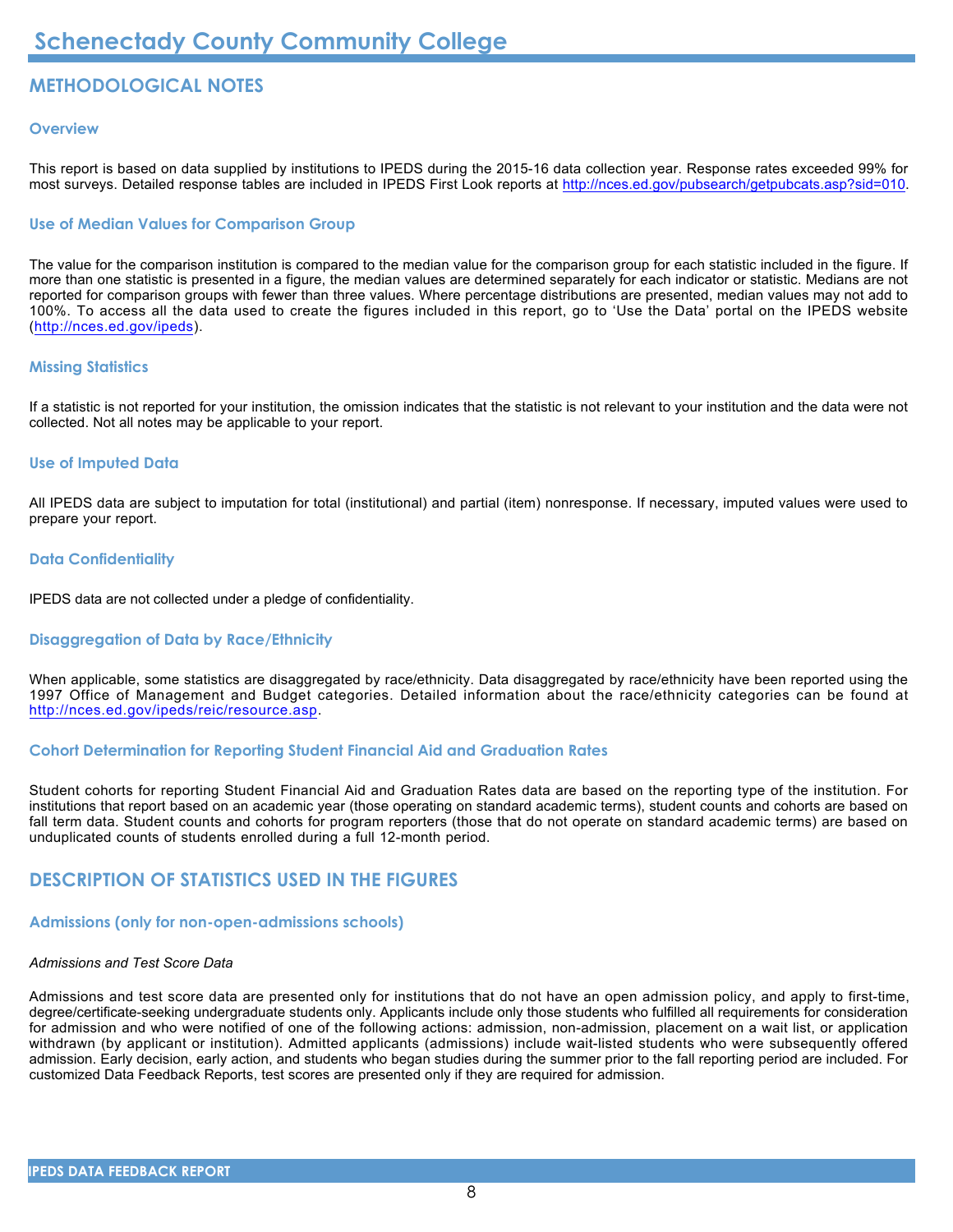#### **Student Enrollment**

#### *FTE Enrollment*

The full-time equivalent (FTE) enrollment used in this report is the sum of the institution's FTE undergraduate enrollment and FTE graduate enrollment (as calculated from or reported on the 12-month Enrollment component). Undergraduate and graduate FTE are estimated using 12 -month instructional activity (credit and/or contact hours). See "Calculation of FTE Students (using instructional activity)" in the IPEDS Glossary at <http://nces.ed.gov/ipeds/glossary/>.

#### *Total Entering Undergraduate Students*

Total entering students are students at the undergraduate level, both full- and part-time, new to the institution in the fall term (or the prior summer term who returned in the fall). This includes all first-time undergraduate students, students transferring into the institution at the undergraduate level, and non-degree/certificate-seeking undergraduates entering in the fall. Only degree-granting, academic year reporting institutions provide total entering student data.

#### **Charges and Net Price**

#### *Average Institutional Net Price*

Average net price is calculated for full-time, first-time degree/certificate-seeking undergraduates who were awarded grant or scholarship aid from the federal government, state/local government, or the institution anytime during the full aid year. For public institutions, this includes only students who paid the in-state or in-district tuition rate. Other sources of grant aid are excluded. Average net price is generated by subtracting the average amount of federal, state/local government, and institutional grant and scholarship aid from the total cost of attendance. Total cost of attendance is the sum of published tuition and required fees, books and supplies, and the average room and board and other expenses.

For the purpose of the IPEDS reporting, aid awarded refers to financial aid that was awarded to, and accepted by, a student. This amount may differ from the aid amount that is disbursed to a student.

#### **Retention and Graduation Rates**

#### *Graduation Rates and Transfer-out Rate*

Graduation rates are those developed to satisfy the requirements of the Student Right-to-Know Act and Higher Education Act, as amended, and are defined as the total number of individuals from a given cohort of full-time, first-time degree/certificate-seeking undergraduates who completed a degree or certificate within a given percent of normal time to complete all requirements of the degree or certificate program before the ending status date of August 31, 2014; divided by the total number of students in the cohort of full-time, first-time degree/certificateseeking undergraduates minus any allowable exclusions. Institutions are permitted to exclude from the cohort students who died or were totally and permanently disabled; those who left school to serve in the armed forces or were called up to active duty; those who left to serve with a foreign aid service of the federal government, such as the Peace Corps; and those who left to serve on an official church mission.

Transfer-out rate is the total number of students from the cohort who are known to have transferred out of the reporting institution (without earning a degree/award) and subsequently re-enrolled at another institution within the same time period; divided by the same adjusted cohort (initial cohort minus allowable exclusions) as described above. Only institutions with a mission that includes providing substantial preparation for students to enroll in another eligible institution are required to report transfers out.

#### *Retention Rates*

Retention rates are measures at which students persist in their educational program at an institution, expressed as a percentage. For fouryear institutions, this is the percentage of first-time bachelors (or equivalent) degree-seeking undergraduates from the previous fall who are again enrolled in the current fall. For all other institutions this is the percentage of first-time degree/certificate-seeking students from the previous fall who either re-enrolled or successfully completed their program by the current fall. The full-time retention rate is calculated using the percentage of full-time, first-time degree/certificate-seeking undergraduates, while the part-time rate is calculated using the percentage of part-time, first-time degree/certificate-seeking undergraduates.

#### **Finance**

#### *Core Revenues*

Core revenues for public institutions reporting under GASB standards include tuition and fees; state and local appropriations; government grants and contracts; private gifts, grants, and contracts; sales and services of educational activities; investment income; other operating and